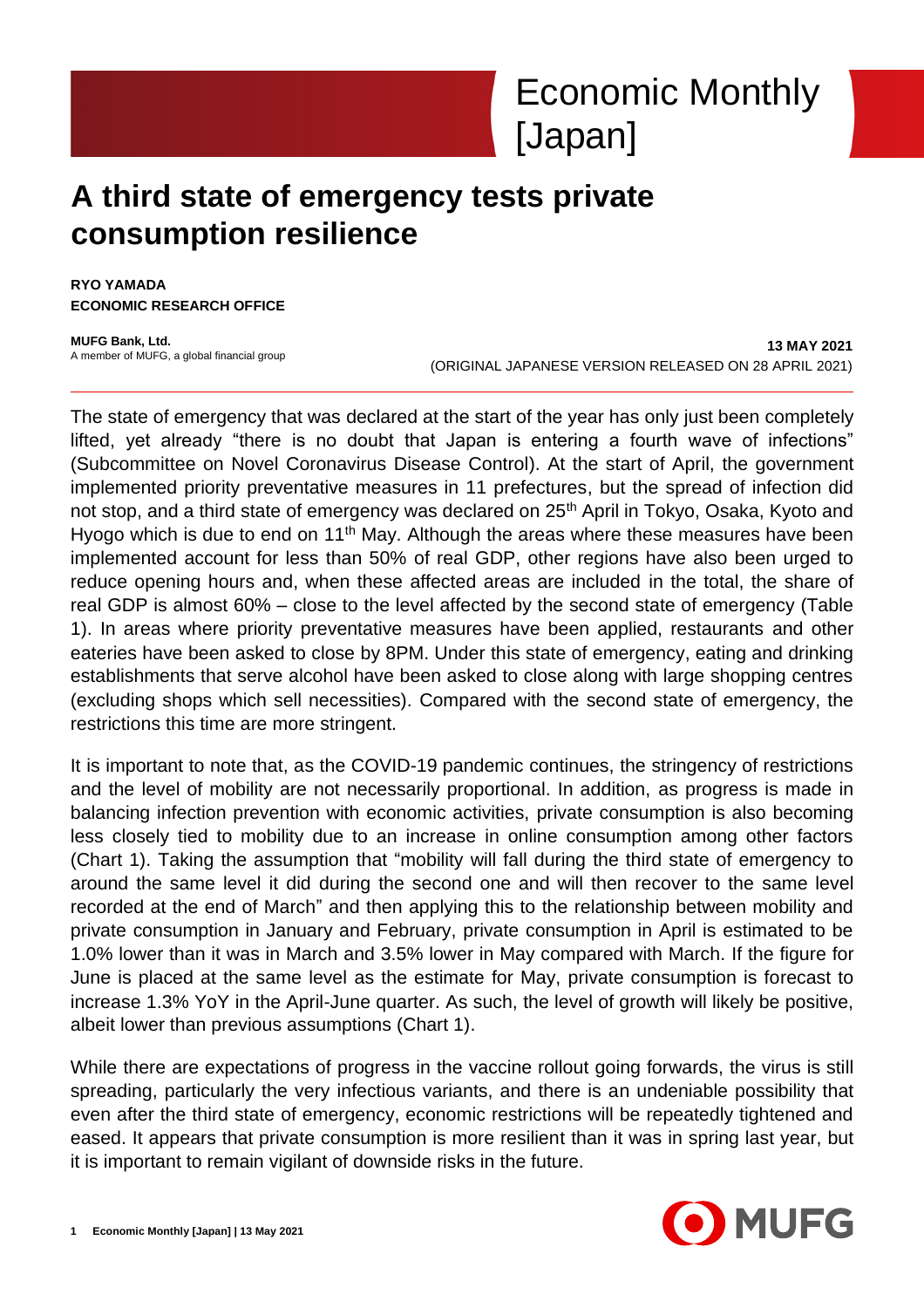Table 1: Regions Affected by the State of Emergency (as of 28 April)

|                                                                                | <b>Start</b>                                                           | Scheduled<br>End             | Prefecture       | Affected Towns and Cities                                                 | % of Real<br><b>GDP</b> |  |  |  |  |
|--------------------------------------------------------------------------------|------------------------------------------------------------------------|------------------------------|------------------|---------------------------------------------------------------------------|-------------------------|--|--|--|--|
|                                                                                |                                                                        |                              | Tokyo            | Whole area                                                                | 19.3                    |  |  |  |  |
| State                                                                          | 25 April                                                               | 11 May                       | Osaka            | Whole area                                                                |                         |  |  |  |  |
| Emergency<br>$\overline{a}$                                                    |                                                                        |                              | Hyogo            | Whole area                                                                | 3.8                     |  |  |  |  |
|                                                                                |                                                                        |                              | Kyoto            | Whole area                                                                | 1.9                     |  |  |  |  |
|                                                                                | 5 April                                                                | 11 May                       | Miyagi           | Sendai                                                                    | 1.0                     |  |  |  |  |
|                                                                                | 12 April                                                               | 11 May                       | Okinawa          | 9 authorities including Naha                                              | 0.6                     |  |  |  |  |
|                                                                                | 20 April                                                               | 11 May                       | Kanagawa         | 9 authorities including Yokohama and                                      | 6.3                     |  |  |  |  |
|                                                                                |                                                                        |                              |                  | Kawasaki                                                                  |                         |  |  |  |  |
| Measures                                                                       | 20 April                                                               | 11 May                       | Saitama<br>Chiba | 15 authorities including Saitama and                                      | 2.2                     |  |  |  |  |
|                                                                                |                                                                        |                              |                  | Kawaguchi                                                                 |                         |  |  |  |  |
| Priority Preventative                                                          | 20 April                                                               | 11 May                       |                  | 12 authorities including Ichikawa and                                     | 3.7                     |  |  |  |  |
|                                                                                |                                                                        |                              |                  | Funabashi                                                                 |                         |  |  |  |  |
|                                                                                | 20 April                                                               | 11 May                       | Aichi            | Nagoya                                                                    | 2.4                     |  |  |  |  |
|                                                                                | 25 April                                                               | 11 May<br>Ehime<br>Matsuyama |                  |                                                                           |                         |  |  |  |  |
|                                                                                | Total of local authorities that enacted priority preventative measures |                              |                  |                                                                           |                         |  |  |  |  |
| Other local authorities that requested restaurants shorten their opening hours |                                                                        |                              |                  |                                                                           |                         |  |  |  |  |
|                                                                                |                                                                        |                              |                  | (local authorities that did not implement priority preventative measures) | 9.3                     |  |  |  |  |
|                                                                                |                                                                        |                              |                  | Total                                                                     | 58.0                    |  |  |  |  |
| Reference: State of emergency in Jan-Mar 2021 (11 prefectures)                 |                                                                        |                              |                  |                                                                           |                         |  |  |  |  |

Reference: State of emergency in Jan-Mar 2021 (11 prefectures)<br>Note: Share of real GDP calculated by Economic Research Office based on 2017 data (Kanagawa and Chiba<br>do not published prefectural accounts by authorities, so





Note: 1. The dotted mobility line is an estimate assuming mobility will fall by around the same amount as it did during the second state of emergency and will then recover until the end of Mar.

2. The dotted Synthetic Consumption Index line is an estimate based on the index for Jan~Feb and the relationship with mobility

Source: Cabinet Office, Google, MUFG Bank Economic Research Office

Translated by Elizabeth Foster

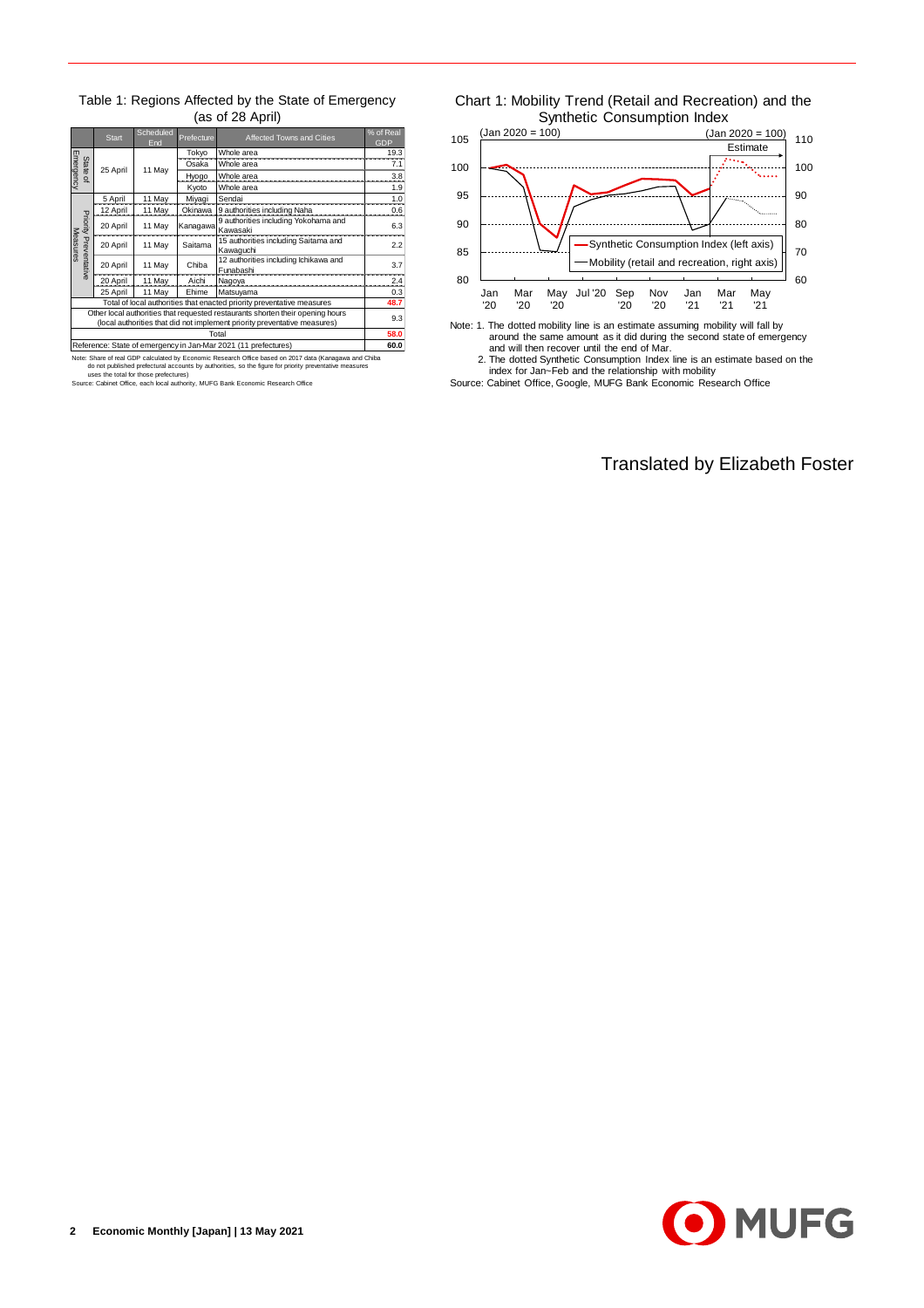## MAIN ECONOMIC AND FINANCIAL INDICATORS (JAPAN)

|                                                                                | MAIN ECONOMIC AND FINANCIAL INDICATORS (JAPAN) |                      |                        |                        |                      |                      |                      |                    |                      |                     |
|--------------------------------------------------------------------------------|------------------------------------------------|----------------------|------------------------|------------------------|----------------------|----------------------|----------------------|--------------------|----------------------|---------------------|
| 1. Main Economic Indicators                                                    |                                                |                      |                        |                        |                      |                      |                      |                    |                      | As of Apr. 28, 2021 |
|                                                                                | Fiscal                                         | Fiscal               |                        | 2020                   |                      | 2020                 |                      |                    | 2021                 |                     |
|                                                                                | 2018                                           | 2019                 | 2Q                     | 3Q                     | 4Q                   | <b>NOV</b>           | DEC                  | <b>JAN</b>         | FEB                  | <b>MAR</b>          |
| Real GDP Growth Rate <% changes from                                           | 0.3                                            | $-0.3$               | $-29.3$                | 22.8                   | 11.7                 | $***$                | $***$                | $***$              | $***$                | $***$               |
| previous period at SA annual rate><br><b>Industrial Production Index</b>       | 0.3                                            | $-3.8$               | $(-10.3)$<br>$-16.8$   | $(-5.8)$<br>9.0        | $(-1.4)$<br>5.7      | 0.7                  | $-0.2$               | 3.1                | $-1.3$               |                     |
| Production                                                                     |                                                |                      | $(-20.3)$              | $(-13.0)$              | $(-3.5)$             | $(-4.1)$             | $(-2.9)$             | $(-5.3)$           | $(-2.0)$             |                     |
| Shipments                                                                      | 0.2                                            | $-3.6$               | $-16.9$                | 9.2                    | 5.9                  | 0.9                  | $-0.6$               | 2.9                | $-1.3$               |                     |
| Inventory                                                                      | 0.2                                            | 2.8                  | $(-20.3)$<br>$-4.1$    | $(-13.5)$<br>$-3.2$    | $(-3.5)$<br>$-1.6$   | $(-4.1)$<br>$-1.2$   | $(-3.2)$<br>0.6      | $(-5.3)$<br>$-0.9$ | $(-3.2)$<br>$-0.7$   |                     |
|                                                                                |                                                |                      | $(-3.3)$               | $(-5.7)$               | $(-8.4)$             | $(-9.1)$             | $(-8.4)$             | $(-10.2)$          | $(-9.5)$             |                     |
| Inventory/Shipments Ratio                                                      | 105.0                                          | 112.5                | 142.1                  | 124.0                  | 114.6                | 114.2                | 114.3                | 108.7              | 109.8                |                     |
| $(2015=100)$                                                                   |                                                |                      | [107.3]                | [109.3]                | [114.6]              | [115.0]              | [115.6]              | [116.0]            | [113.9]              | [121.4]             |
| Index of Tertiary Industries Activity                                          | 1.1                                            | $-0.7$               | $-10.1$<br>$(-13.1)$   | 6.4<br>$(-8.6)$        | 2.3<br>$(-2.9)$      | 0.0<br>$(-3.8)$      | $-0.4$<br>$(-3.5)$   | $-1.0$<br>$(-5.4)$ | 0.3<br>$(-5.0)$      |                     |
| Domestic Corporate Goods Price Index                                           | 2.2                                            | 0.1                  | $-2.5$                 | 0.9                    | $-0.2$               | $-0.1$               | 0.5                  | 0.4                | 0.6                  | 0.8                 |
|                                                                                |                                                |                      | $(-2.3)$               | $(-0.8)$               | $(-2.1)$             | $(-2.3)$             | $(-2.0)$             | $(-1.6)$           | $(-0.6)$             | (1.0)               |
| Consumer Price Index(SA, total, excl.fresh foods)                              | 0.8                                            | 0.6                  | $-0.3$                 | $-0.2$                 | $-0.2$               | $-0.1$               | 0.0                  | 0.5                | 0.1                  | 0.2                 |
| Index of Capacity Utilization                                                  | 102.5                                          | 98.2                 | $(-0.1)$<br>75.3       | $(-0.2)$<br>85.1       | $(-0.9)$<br>92.6     | $(-0.9)$<br>91.9     | $(-1.0)$<br>92.7     | $(-0.6)$<br>95.7   | $(-0.4)$<br>93.0     | $(-0.1)$            |
| $(2015=100)$                                                                   |                                                |                      | [102.1]                | [100.2]                | [95.6]               | [95.6]               | [94.9]               | [95.7]             | [95.0]               | [93.0]              |
| Machinery Orders (Private Demand,                                              | 2.8                                            | $-0.3$               | $-10.4$                | $-0.3$                 | 12.9                 | 1.1                  | 5.3                  | $-4.5$             | $-8.5$               |                     |
| Excl.Electric Power and Ship building)                                         |                                                |                      | $(-19.1)$              | $(-14.1)$              | (1.2)                | $(-11.3)$            | (11.8)               | (1.5)              | $(-7.1)$             |                     |
| Manufacturing                                                                  | 3.8                                            | $-8.1$               | $-12.9$<br>$(-19.9)$   | 3.1<br>$(-15.0)$       | 11.4<br>(0.8)        | $-1.6$<br>$(-3.1)$   | 10.3<br>(3.9)        | $-4.2$<br>(1.1)    | $-5.5$<br>$(-2.8)$   |                     |
| Non-manufacturing                                                              | 2.1                                            | 6.2                  | $-8.5$                 | $-2.2$                 | 15.5                 | 3.4                  | 4.9                  | $-8.9$             | $-10.9$              |                     |
| Excl. Electric Power & Ship building                                           |                                                |                      | $(-18.4)$              | $(-13.4)$              | (1.4)                | $(-17.1)$            | (18.1)               | (1.7)              | $(-10.1)$            |                     |
| Shipments of Capital Goods                                                     | $-0.2$                                         | $-5.5$               | $-6.3$                 | $-1.6$                 | 5.2                  | 3.7                  | $-1.1$               | 9.6                | $-0.9$               |                     |
| (Excl.Transport Equipment)<br><b>Construction Orders</b>                       | 6.5                                            | $-5.9$               | $(-12.8)$              | $(-18.7)$              | $(-0.4)$             | (5.7)                | $(-5.4)$             | $(-0.4)$           | (6.3)                |                     |
|                                                                                |                                                |                      | $(-11.7)$              | $(-6.8)$               | $(-1.9)$             | $(-4.7)$             | $(-1.3)$             | (14.1)             | (2.5)                |                     |
| Private                                                                        | 14.5                                           | $-8.7$               |                        |                        |                      |                      |                      |                    |                      |                     |
|                                                                                |                                                |                      | $(-20.6)$              | $(-10.2)$              | $(-8.2)$             | (2.0)                | $(-11.1)$            | (4.8)              | $(-0.1)$             |                     |
| Public                                                                         | $-15.0$                                        | $-3.2$               | (21.1)                 | (24.4)                 | (42.3)               | (10.2)               | (48.7)               | (66.7)             | (7.1)                |                     |
| Public Works Contracts                                                         | 1.1                                            | 6.8                  |                        |                        |                      |                      |                      |                    |                      |                     |
|                                                                                |                                                |                      | (3.4)                  | (7.5)                  | $(-3.4)$             | $(-3.3)$             | $(-8.6)$             | $(-1.4)$           | $(-7.3)$             | (1.9)               |
| <b>Housing Starts</b><br>10,000 units at Annual Rate, SA                       | 95.3                                           | 88.4                 | 80.9                   | 81.3                   | 80.5                 | 81.9                 | 78.4                 | 80.1               | 80.8                 |                     |
| Total floor                                                                    | (0.7)<br>(1.0)                                 | $(-7.3)$<br>$(-4.5)$ | $(-12.4)$<br>$(-13.8)$ | $(-10.1)$<br>$(-13.1)$ | $(-7.0)$<br>$(-7.6)$ | $(-3.7)$<br>$(-4.7)$ | $(-9.0)$<br>$(-7.9)$ | $(-3.1)$<br>(0.1)  | $(-3.7)$<br>$(-2.9)$ |                     |
| Sales at Retailers                                                             | 1.6                                            | $-0.4$               |                        |                        |                      |                      |                      |                    |                      |                     |
|                                                                                |                                                |                      | $(-9.3)$               | $(-4.5)$               | (2.1)                | (0.6)                | $(-0.2)$             | $(-2.4)$           | $(-1.5)$             | (5.2)               |
| Real Consumption Expenditures                                                  | 0.0                                            | $-0.4$               | $-4.5$<br>$(-9.8)$     | 3.6                    | 4.3<br>(0.7)         | $-1.6$               | 0.2<br>$(-0.6)$      | $-7.3$             | 2.4<br>$(-6.6)$      |                     |
| of Households over 2 persons (SA)<br>Propensity to Consume                     | 69.2                                           | 66.9                 | 54.8                   | $(-8.3)$<br>62.7       | 65.9                 | (1.1)<br>66.4        | 64.4                 | $(-6.1)$<br>63.4   | 63.5                 |                     |
| (SA, %)                                                                        |                                                |                      | [66.9]                 | [71.8]                 | [65.5]               | [66.8]               | [63.5]               | [64.9]             | [66.8]               | [63.0]              |
| Overtime Hours Worked                                                          | $-1.7$                                         | $-2.5$               | $-19.5$                | 11.1                   | 2.9                  | 0.0                  | 1.3                  | 0.5                | $-2.0$               |                     |
| (All Industries, 5 employees or more)<br>Total Cash Eamings (Regular Employees | 0.9                                            | 0.0                  | $(-24.4)$              | $(-14.6)$              | $(-9.6)$             | $(-10.2)$            | $(-7.6)$             | $(-8.0)$           | $(-9.7)$             |                     |
| Only; All Industries, 5 employees or more)                                     |                                                |                      | $(-1.7)$               | $(-1.2)$               | $(-2.1)$             | $(-1.8)$             | $(-3.0)$             | $(-1.3)$           | $(-0.4)$             |                     |
| Employment Index(Regular Employees Only;'All Industries,                       | $\mathbf{1}$                                   | 96                   | 43                     | 35                     | 35                   | 34                   | 35                   | 29                 | 28                   |                     |
| 5 employees or more) (Change over the M/Q/Y)                                   |                                                |                      |                        |                        |                      |                      |                      |                    |                      |                     |
| Ratio of Job Offers to Applicants<br>(SA, Times)                               | 1.62                                           | 1.55                 | 1.20<br>[1.62]         | 1.06<br>[1.60]         | 1.04<br>[1.57]       | 1.05<br>[1.57]       | 1.05<br>[1.55]       | 1.10<br>[1.51]     | 1.09<br>[1.45]       | [1.40]              |
| Unemployment Rate                                                              | 2.4                                            | 2.4                  | 2.7                    | 3.0                    | 3.0                  | 3.0                  | 3.0                  | 2.9                | 2.9                  |                     |
| (SA, %)                                                                        |                                                |                      |                        |                        |                      |                      |                      |                    |                      |                     |
| Economy Watcher Survey<br>(Judgment of the present condition D.I,%)            | 47.7                                           | 38.7                 | 22.1<br>[45.7]         | 44.6<br>[43.5]         | 43.7<br>[37.1]       | 43.8<br>[37.2]       | 34.3<br>[38.3]       | 31.2<br>[41.9]     | 41.3<br>[27.9]       | 49.0<br>[14.9]      |
| Bankruptcies (Number of cases)                                                 | 8,110                                          | 8,631                | 1,837                  | 2,021                  | 1,751                | 569                  | 558                  | 474                | 446                  | 634                 |
|                                                                                | $(-3.1)$                                       | (6.4)                | $(-11.4)$              | $(-7.4)$               | $(-20.8)$            | $(-21.7)$            | $(-20.7)$            | $(-38.7)$          | $(-31.5)$            | $(-14.3)$           |

(Notes)

Unless otherwise indicated, tabulated figures and those in parentheses show % changes from previous quarter/month as applicable.

The figures in ( ) indicate % changes from previous year.

[ ] show the comparable figure of the previous year.